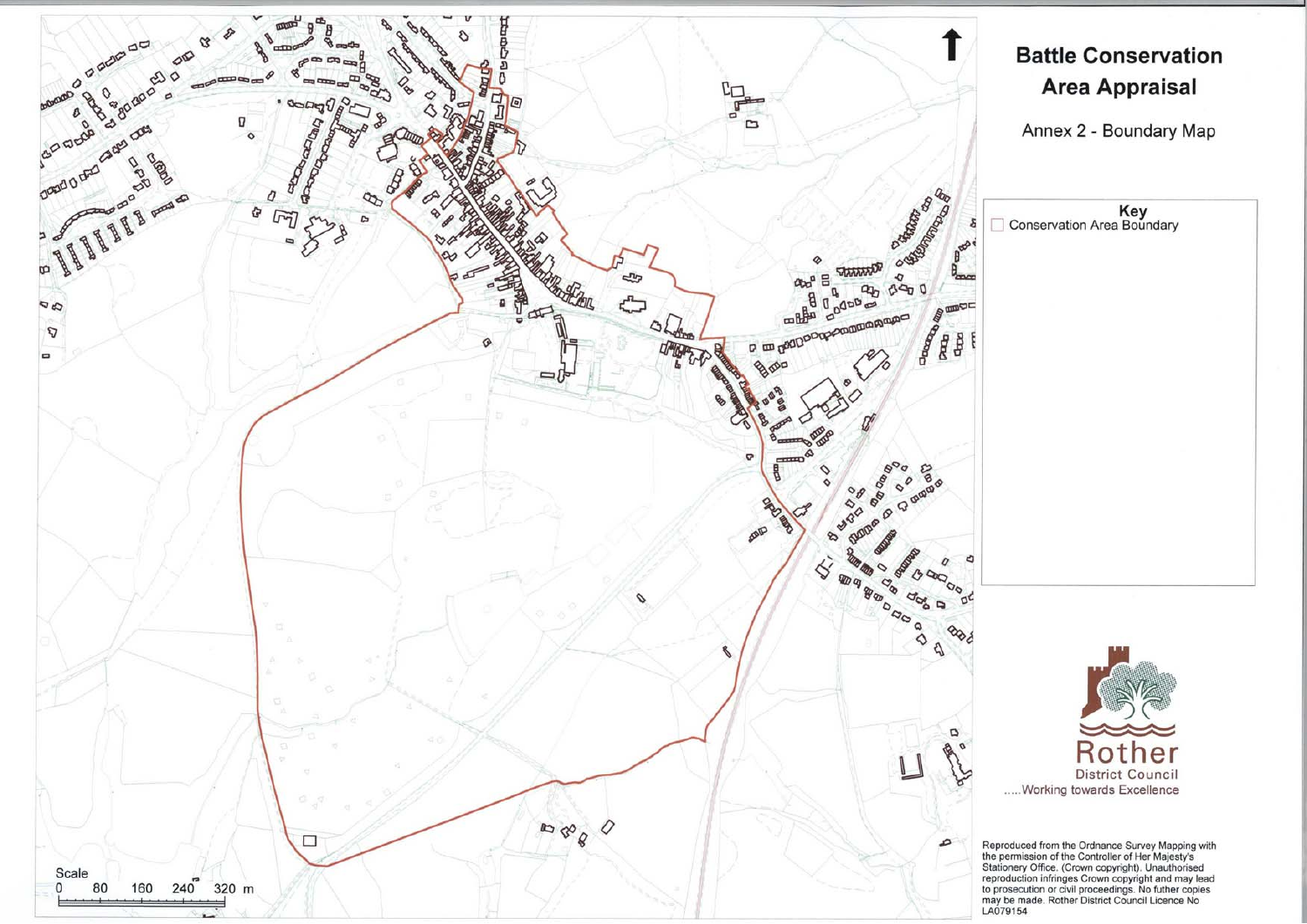

Statister<br>The providence<br>The LAOT Reproduced from the Ordnance Survey Mapping with the permission of the Controller of Her Majesty's Stationery Office. (Crown copyright). Unauthorised reproduction infringes Crown copyright and may lead to prosecution or civil proceedings. No futher copies may be made. Rother District Council Licence No LA079154

## **Battle Conservation Area Appraisal**

Annex 3 - Character Map



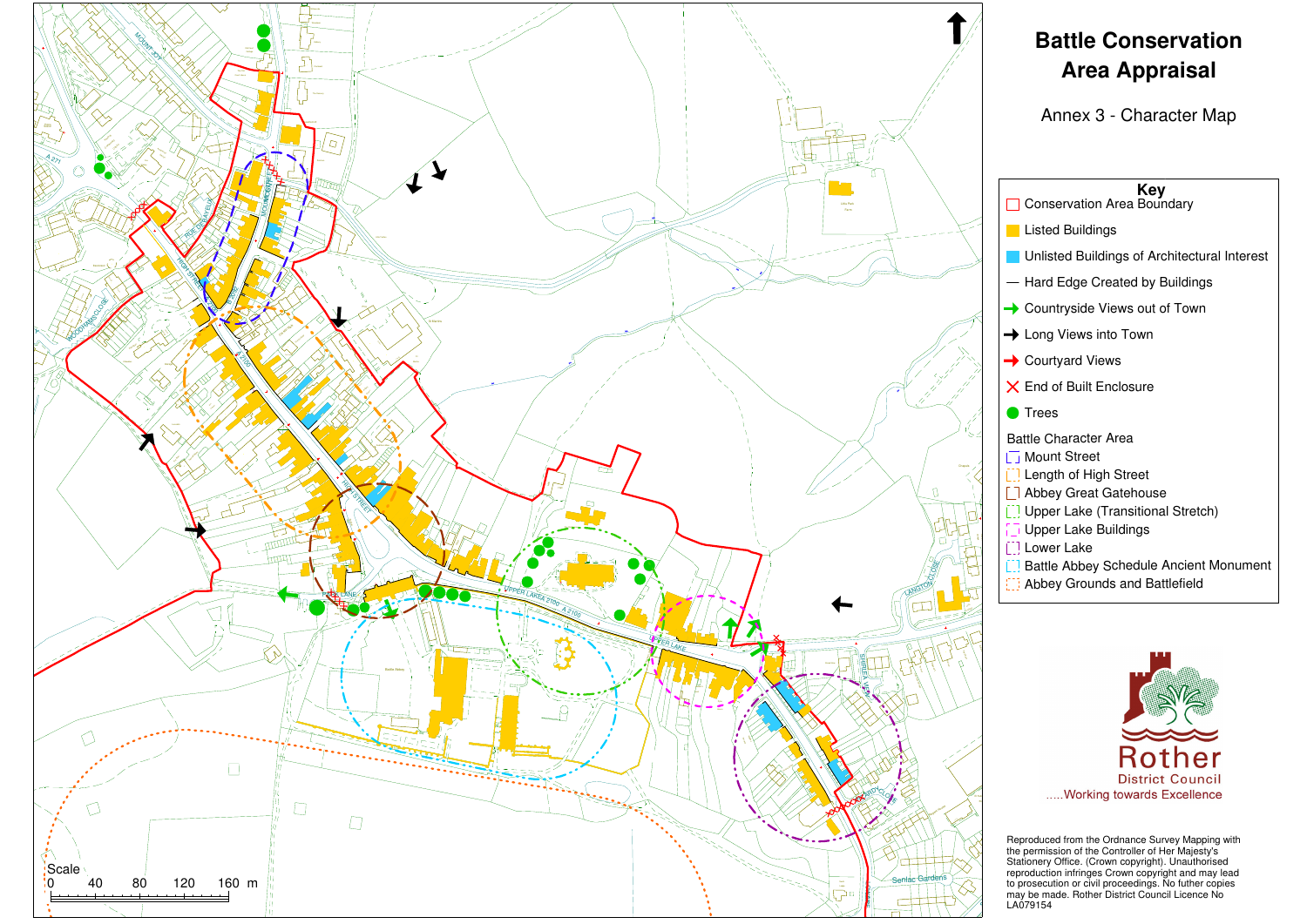## PLANNING (LISTED BUILDINGS AND CONSERVATIONS AREAS)  $ACT 1990 - SECTION 69$

## **VARIATION OF THE BATTLE CONSERVATION AREA**

NOTICE is given under the Planning (Listed Buildings and Conservation Areas) Act 1990 Section 69 that the Rother District Council after consultation has reviewed the Battle Conservation Area. The prejudicial effect of the review is to vary the designation to exclude from the Conservation Area the entirety of Rue de Bayeux and St Martin's and the Mount Street Car Park and Public Conveniences so that the area described in the Schedule to this Notice is an area of special architectural or historic interest the character of which it is desirable to preserve or enhance which is therefore designated as a Conservation Area.

The effect of the designation of the conservation area is as follows:

- $1<sub>1</sub>$ Conservation Area consent is required for the demolition of all unlisted buildings (other than excepted buildings) in the area:
- $2<sup>1</sup>$ Planning applications for development which would in the opinion of the local planning authority affect the character or appearance of the conservation area must be given publicity and representations received as a result of the publicity must be taken into account in determining the application;
- $3.$ It is an offence subject to certain exceptions to cut down, top, lop, uproot, wilfully damage or wilfully destroy any tree in the area except with the consent of the local planning authority
- $4.$ The local planning authority are under a duty to formulate and publish proposals for the preservation and enhancement of the area.

A map of the Conservation Area subject to the review may be inspected free of charge during normal office hours at the office of the local planning authority at Town Hall, Bexhill-on-Sea. East Sussex TN39 3JX and may be viewed on-line at www.planning.rother.gov.uk

## **SCHEDULE**

Land in the centre of Battle (Mount Street, High Street, Upper Lake, Lower Lake, Abbey Grounds and adjoining areas).

All that land and buildings enclosed by a boundary which is briefly described as follows: commencing in Mount Street at the northern curtilage of Lewinscroft, the boundary then takes the rear line of the properties on the east side of Mount Street to the footpath which runs along the north-eastern curtilages of the properties on the north side of the High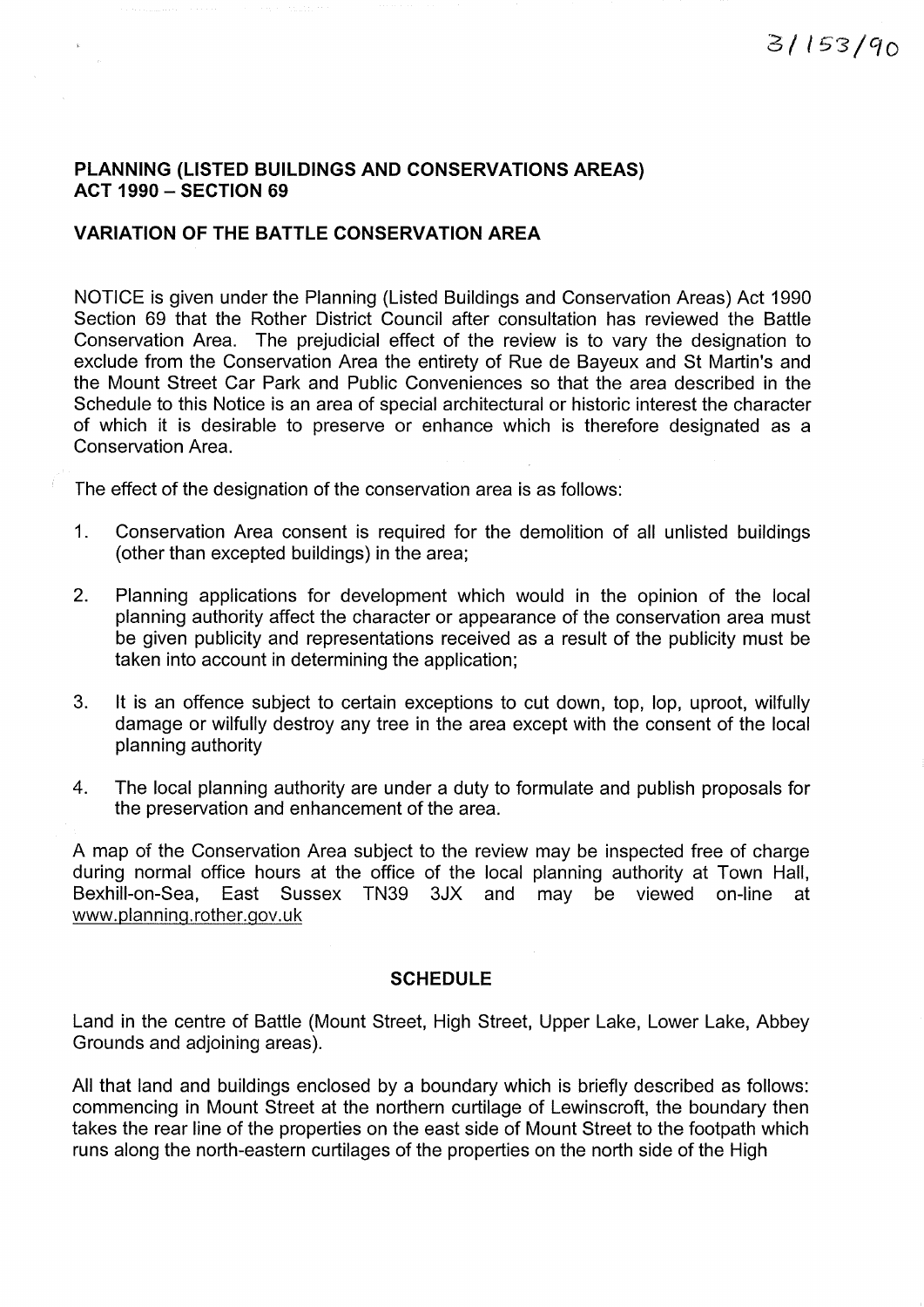

Rother District Council Licence No LA079154. No further copies may be made.